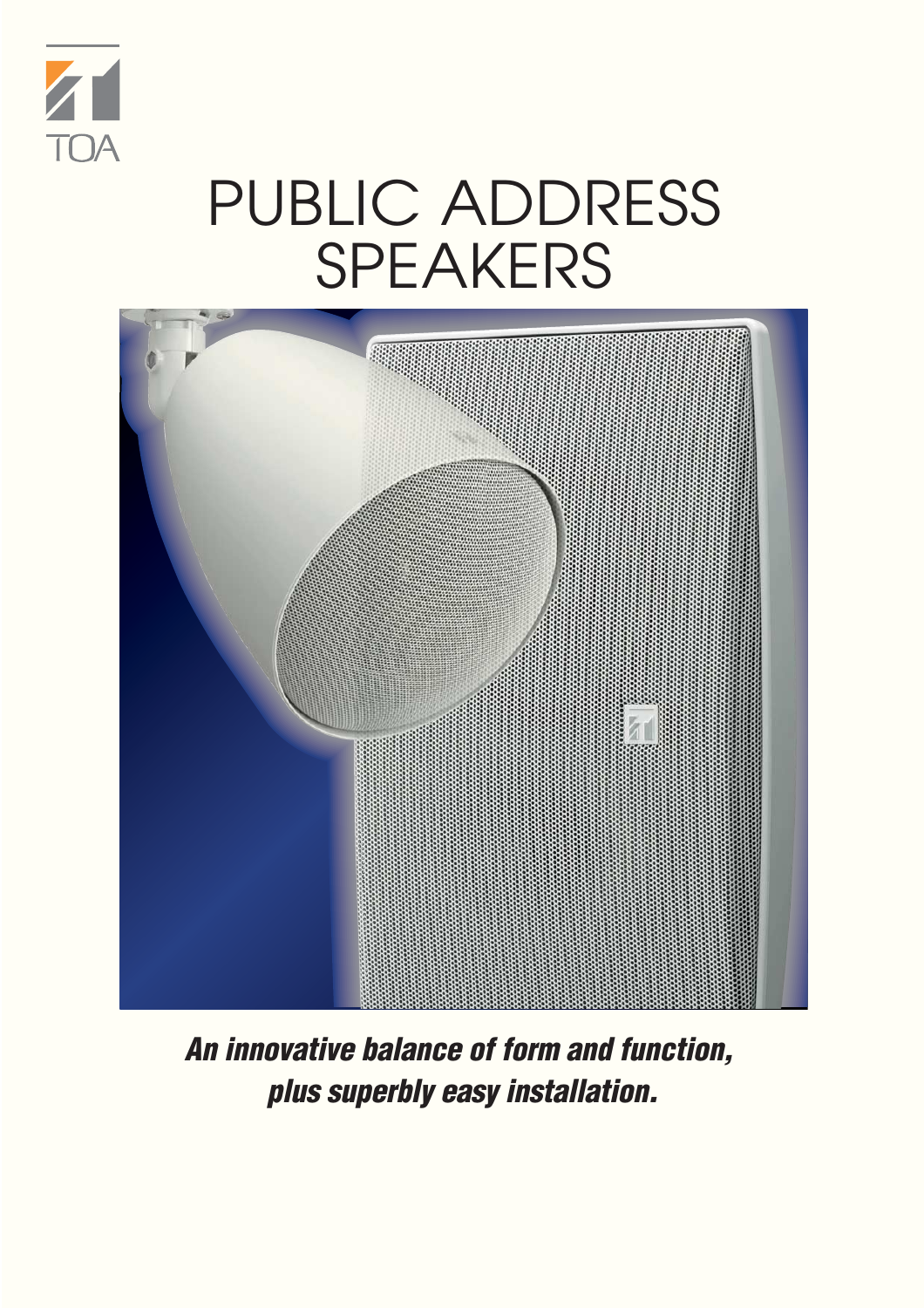### **A completely novel design that is a true combination of form and function.**

TOA engineers have worked long and hard to create round speakers with an optimal balance of design and performance.

Pendant and projection speakers are inspired by the finest lighting fixtures, for a perfect harmony with architecture and decor.

Repaintable speakers allow you to customize the color any way you like.

High sound pressure level of up to 30W input ensures excellent sound reproduction in high-ceiling and wall-mount applications.

> **PJ-64/304 Projection Speaker** Supplied brackets ensure flexible speaker direction changes.

**PE-64/304 Pendant Speaker** Sturdy cable, extendable up to 5 meters, enables speaker mounting even from a high ceiling.

8回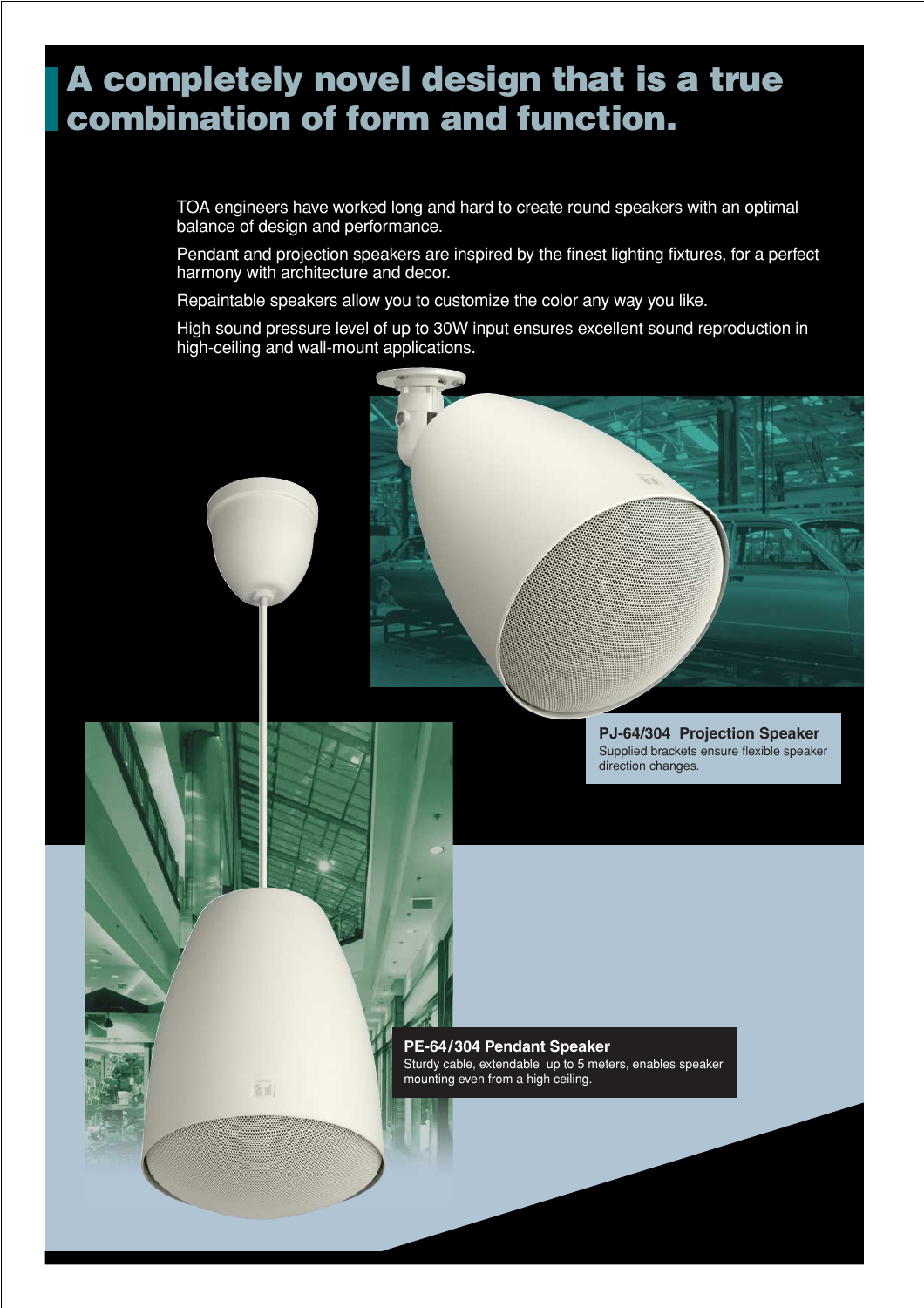## Speakers with fast installation, standout performance and a design that fits in beautifully.

TOA public address speakers come in a wide line-up that gives you just the speaker you need, whether your choice is based on design, cost or installation requirements. TOA has developed new speaker component parts that are standardized to ensure quality sound reproduction from all speaker models, in every application.

Comprehensive TOA efforts in creating speaker designs that harmonize with the venue's architecture and décor have led to speakers that emphasize unobtrusive mounting. In addition, TOA's unceasing pursuit of fitting design and engineering breakthroughs has resulted in the elimination of a considerable amount of wasted time during installation.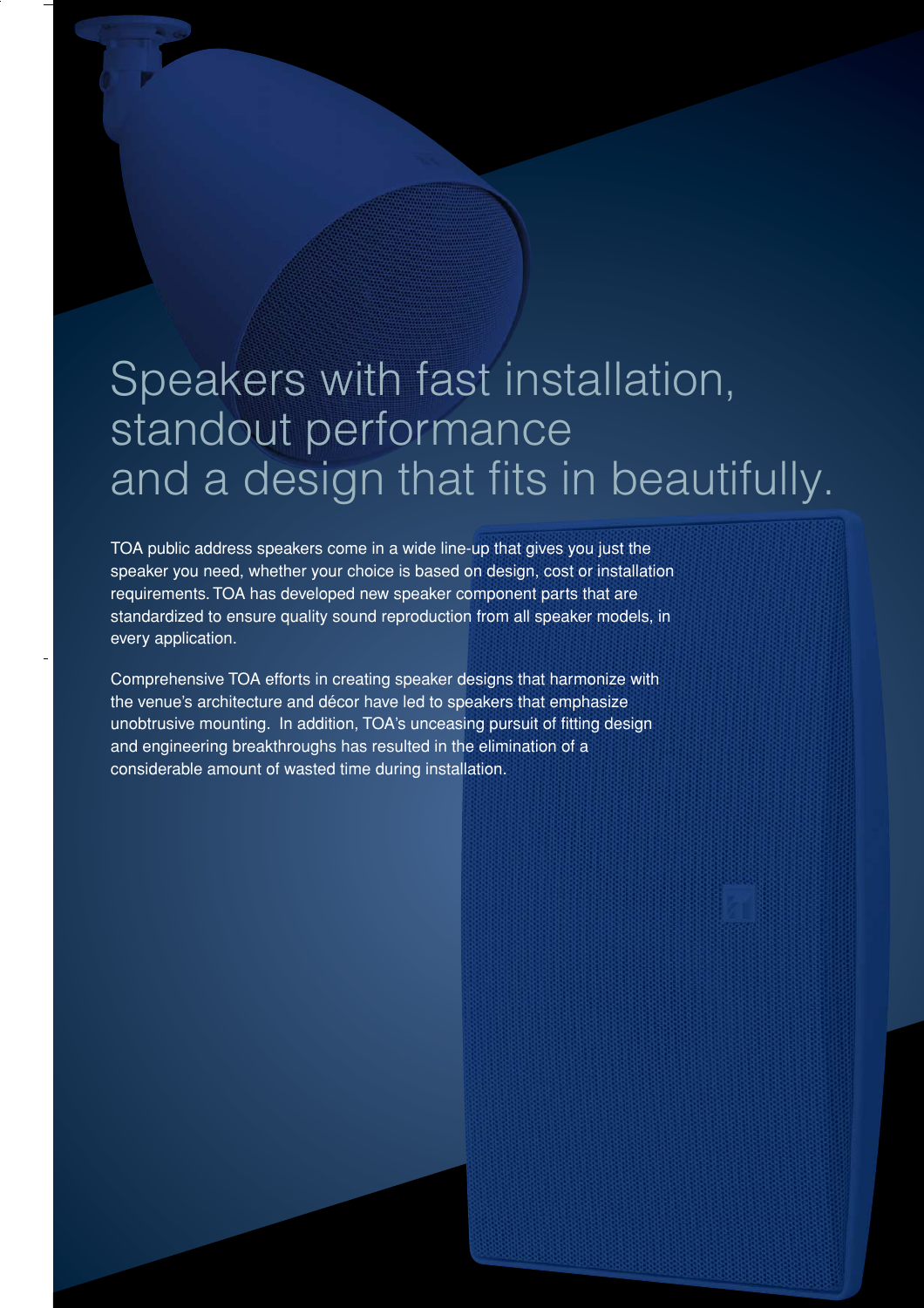#### **Uncomplicated and easy-to-use fittings cut installation time to half that of conventional models.**

Simple and easy installation, thanks to TOA's new proprietary SUS spring-based installation method.

All speakers employ the same simple and easy installation method, unaffected by their diameter size.

Greater variety of ceiling flush-mount speaker diameters and functions, for application flexibility that suits every situation.

Finely crafted design with thin panel that does not detract from venue architecture or interior decor.

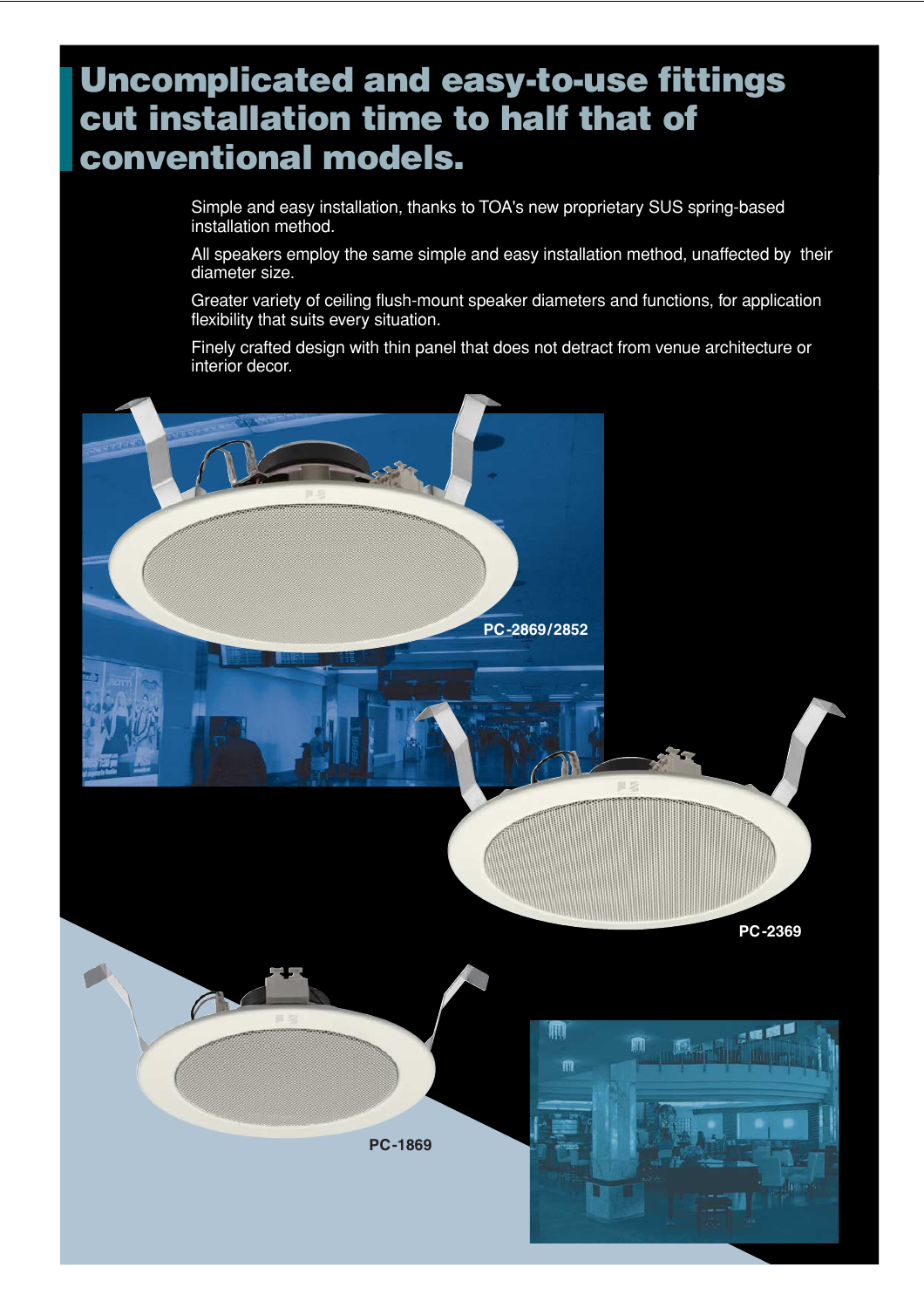### **Choice of horizontal or vertical installation for a more exact match with the venue.**

Innovative BS-634/634T/1034/1034S and BS-680F/FC design is based on the Golden Ratio (1: 1.618), a proportion widely used in Western architecture that is especially pleasing to the eye.

Surface stains easily removable from metal punching net.